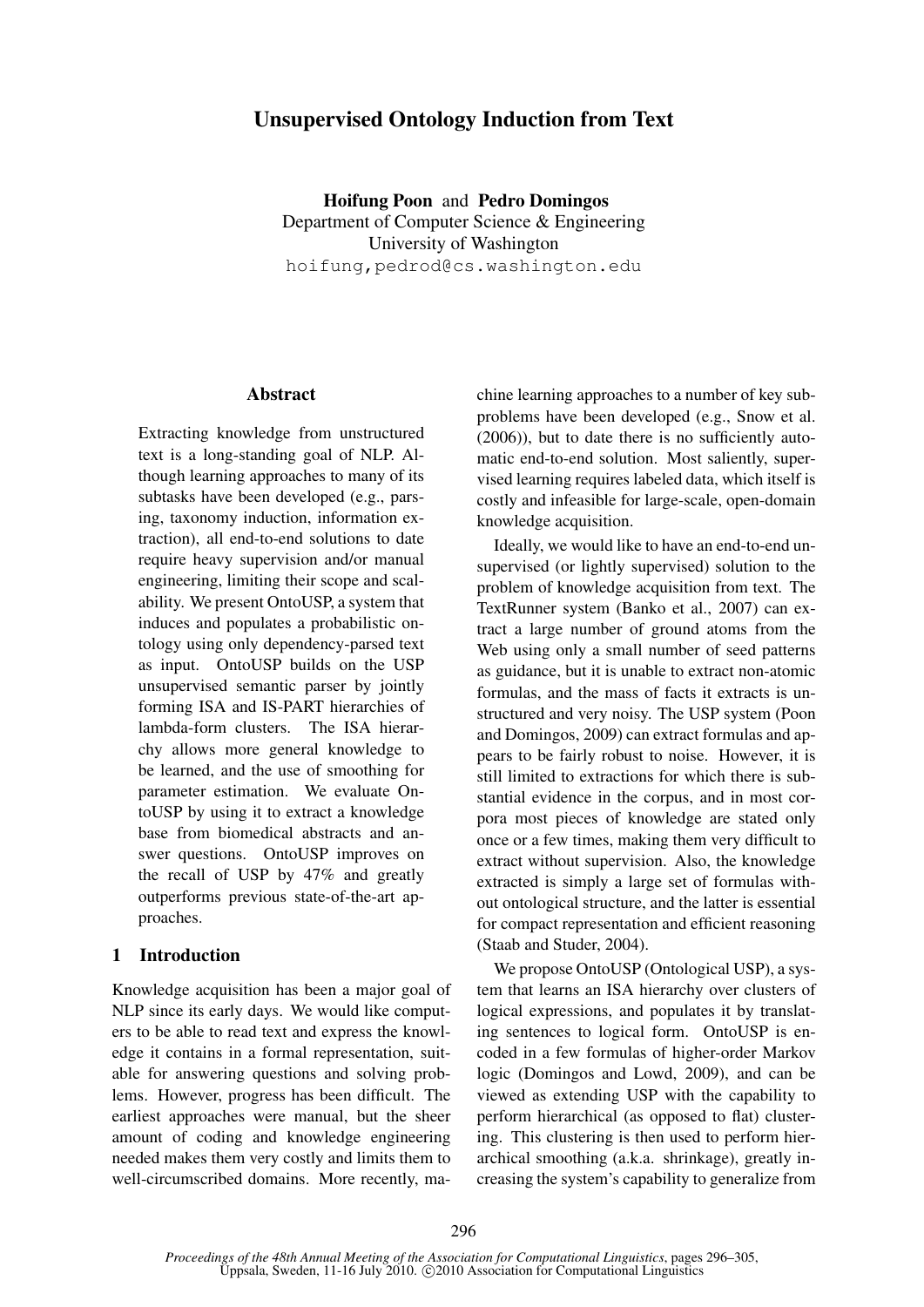sparse data.

We begin by reviewing the necessary background. We then present the OntoUSP Markov logic network and the inference and learning algorithms used with it. Finally, experiments on a biomedical knowledge acquisition and question answering task show that OntoUSP can greatly outperform USP and previous systems.

# 2 Background

# 2.1 Ontology Learning

In general, ontology induction (constructing an ontology) and ontology population (mapping textual expressions to concepts and relations in the ontology) remain difficult open problems (Staab and Studer, 2004). Recently, ontology learning has attracted increasing interest in both NLP and semantic Web communities (Cimiano, 2006; Maedche, 2002), and a number of machine learning approaches have been developed (e.g., Snow et al. (2006), Cimiano (2006), Suchanek et al. (2008,2009), Wu & Weld (2008)). However, they are still limited in several aspects. Most approaches induce and populate a deterministic ontology, which does not capture the inherent uncertainty among the entities and relations. Besides, many of them either bootstrap from heuristic patterns (e.g., Hearst patterns (Hearst, 1992)) or build on existing structured or semi-structured knowledge bases (e.g., WordNet (Fellbaum, 1998) and Wikipedia<sup>1</sup>), thus are limited in coverage. Moreover, they often focus on inducing ontology over individual words rather than arbitrarily large meaning units (e.g., idioms, phrasal verbs, etc.). Most importantly, existing approaches typically separate ontology induction from population and knowledge extraction, and pursue each task in a standalone fashion. While computationally efficient, this is suboptimal. The resulted ontology is disconnected from text and requires additional effort to map between the two (Tsujii, 2004). In addition, this fails to leverage the intimate connections between the three tasks for joint inference and mutual disambiguiation.

Our approach differs from existing ones in two main aspects: we induce a probabilistic ontology from text, and we do so by jointly conducting ontology induction, population, and knowledge extraction. Probabilistic modeling handles uncertainty and noise. A joint approach propagates information among the three tasks, uncovers more implicit information from text, and can potentially work well even in domains not well covered by existing resources like WordNet and Wikipedia. Furthermore, we leverage the ontology for hierarchical smoothing and incorporate this smoothing into the induction process. This facilitates more accurate parameter estimation and better generalization.

Our approach can also leverage existing ontologies and knowledge bases to conduct semisupervised ontology induction (e.g., by incorporating existing structures as hard constraints or penalizing deviation from them).

# 2.2 Markov Logic

Combining uncertainty handling and joint inference is the hallmark of the emerging field of statistical relational learning (a.k.a. structured prediction), where a plethora of approaches have been developed (Getoor and Taskar, 2007; Bakir et al., 2007). In this paper, we use Markov logic (Domingos and Lowd, 2009), which is the leading unifying framework, but other approaches can be used as well. Markov logic is a probabilistic extension of first-order logic and can compactly specify probability distributions over complex relational domains. It has been successfully applied to unsupervised learning for various NLP tasks such as coreference resolution (Poon and Domingos, 2008) and semantic parsing (Poon and Domingos, 2009). A *Markov logic network (MLN)* is a set of weighted first-order clauses. Together with a set of constants, it defines a Markov network with one node per ground atom and one feature per ground clause. The weight of a feature is the weight of the first-order clause that originated it. The probability of a state  $x$  in such a network is given by the log-linear model  $P(x) = \frac{1}{Z} \exp(\sum_i w_i n_i(x))$ , where  $Z$  is a normalization constant,  $w_i$  is the weight of the *i*th formula, and  $n_i$  is the number of satisfied groundings.

### 2.3 Unsupervised Semantic Parsing

Semantic parsing aims to obtain a complete canonical meaning representation for input sentences. It can be viewed as a structured prediction problem, where a semantic parse is formed by partitioning the input sentence (or a syntactic analysis such as a dependency tree) into meaning units and assigning each unit to the logical form representing an entity or relation (Figure 1). In effect, a semantic

 $\frac{1}{1}$ http://www.wikipedia.org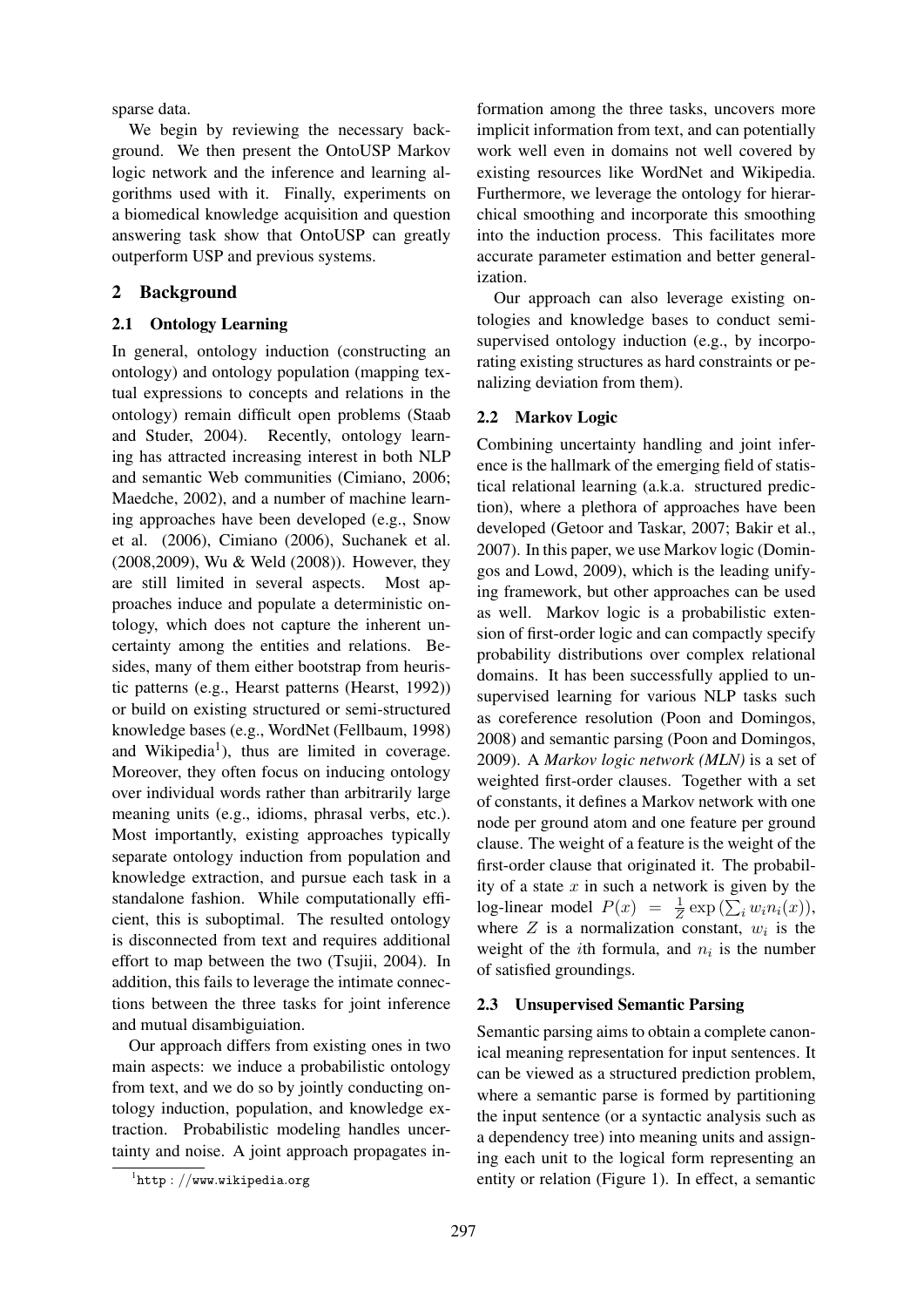

Figure 1: An example of semantic parsing. Top: semantic parsing converts an input sentence into logical form in Davidsonian semantics. Bottom: a semantic parse consists of a partition of the dependency tree and an assignment of its parts.

parser extracts knowledge from input text and converts them into logical form (the semantic parse), which can then be used in logical and probabilistic inference and support end tasks such as question answering.

A major challenge to semantic parsing is syntactic and lexical variations of the same meaning, which abound in natural languages. For example, the fact that IL-4 protein induces CD11b can be expressed in a variety of ways, such as, "Interleukin-4 enhances the expression of CD11b", "CD11b is upregulated by IL-4", etc. Past approaches either manually construct a grammar or require example sentences with meaning annotation, and do not scale beyond restricted domains.

Recently, we developed the USP system (Poon and Domingos, 2009), the first unsupervised approach for semantic parsing.<sup>2</sup> USP inputs dependency trees of sentences and first transforms them into quasi-logical forms (QLFs) by converting each node to a unary atom and each dependency edge to a binary atom (e.g., the node for "induces" becomes induces $(e_1)$  and the subject dependency becomes  $nsubj(e_1, e_2)$ , where  $e_i$ 's are Skolem constants indexed by the nodes.). $3$ For each sentence, a semantic parse comprises of a partition of its QLF into subexpressions, each of which has a naturally corresponding lambda



Figure 2: An example of object/property clusters: INDUCE contains the core-form property cluster and others, such as the agent argument INDUCER.

form,<sup>4</sup> and an assignment of each subexpression to a lambda-form cluster.

The lambda-form clusters naturally form an IS-PART hierarchy (Figure 2). An *object cluster* corresponds to semantic concepts or relations such as INDUCE, and contains a variable number of *property clusters*. A special property cluster of *core forms* maintains a distribution over variations in lambda forms for expressing this concept or relation. Other property clusters correspond to modifiers or arguments such as INDUCER (the agent argument of INDUCE), each of which in turn contains three subclusters of property values: the argument-object subcluster maintains a distribution over object clusters that may occur in this argument (e.g., IL  $-$  4), the argument-form subcluster maintains a distribution over lambda forms that corresponds to syntactic variations for this argument (e.g., nsubj in active voice and agent in passive voice), and the argument-number subcluster maintains a distribution over total numbers of this argument that may occur in a sentence (e.g., zero if the argument is not mentioned).

Effectively, USP simultaneously discovers the lambda-form clusters and an IS-PART hierarchy among them. It does so by recursively combining subexpressions that are composed with or by similar subexpressions. The partition breaks a sentence into subexpressions that are meaning units, and the clustering abstracts away syntactic and lexical variations for the same meaning. This novel form of relational clustering is governed by a joint probability distribution  $P(T, L)$  defined in higher-order<sup>5</sup> Markov logic, where  $T$  are the input dependency trees, and  $L$  the semantic parses. The

 $2$ In this paper, we use a slightly different formulation of USP and its MLN to facilitate the exposition of OntoUSP.

<sup>&</sup>lt;sup>3</sup>We call these QLFs because they are not true logical form (the ambiguities are not yet resolved). This is related to but not identical with the definition in Alshawi (1990).

<sup>&</sup>lt;sup>4</sup>The lambda form is derived by replacing every Skolem constant  $e_i$  that does not appear in any unary atom in the subexpression with a lambda variable  $x_i$  that is uniquely indexed by the corresponding node i. For example, the lambda form for  $nsubj(e_1, e_2)$  is  $\lambda x_1 \lambda x_2.nsubj(x_1, x_2)$ .

<sup>5</sup>Variables can range over arbitrary lambda forms.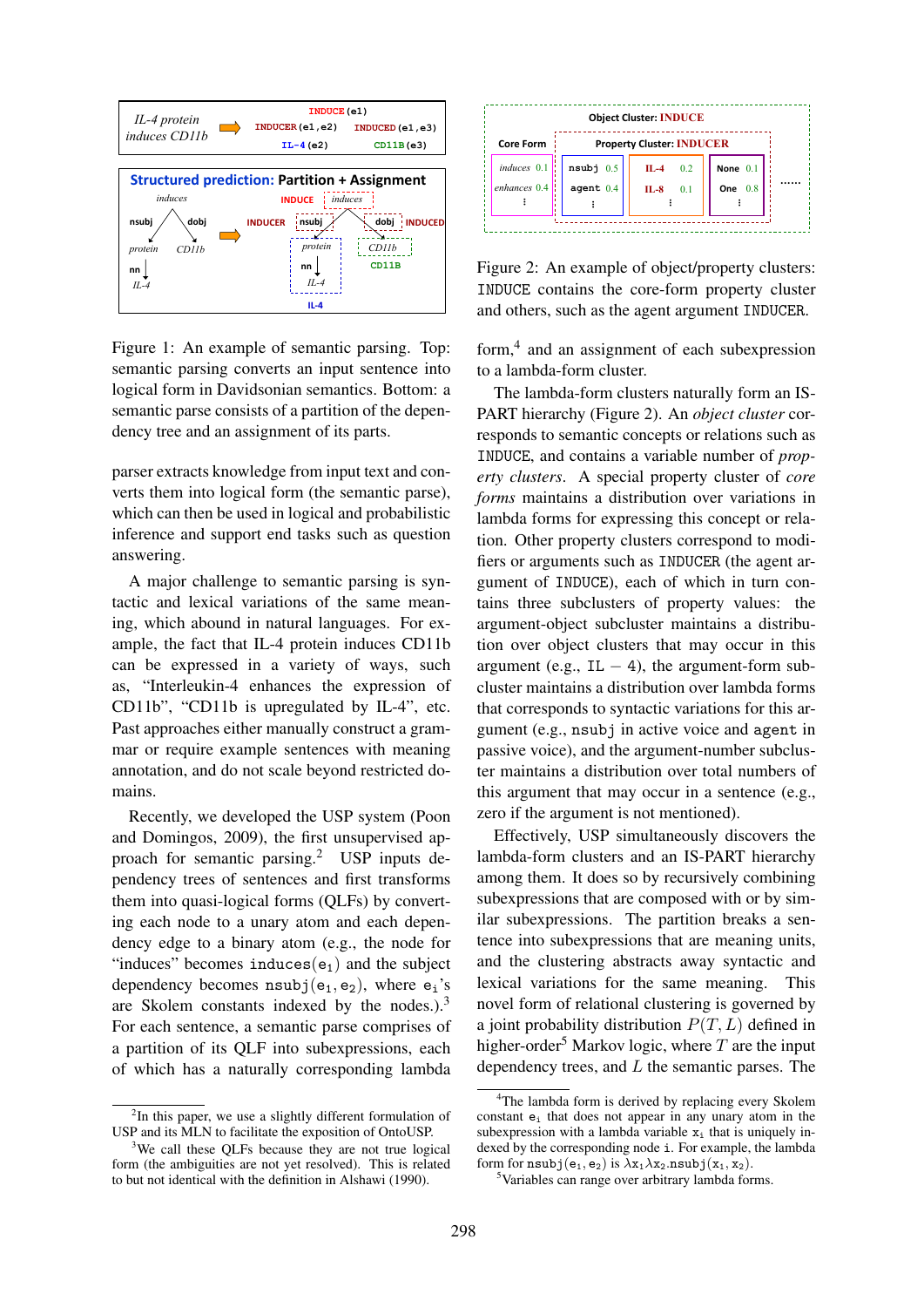main predicates are:

 $e \in c$ : expression e is assigned to cluster c;

 $SubExpr(s, e)$ : s is a subexpression of e;

HasValue $(s, v)$ : s is of value v;

 $IsPart(c, i, p)$ : p is the property cluster in object cluster c uniquely indexed by i.

In USP, property clusters in different object clusters use distinct index i's. As we will see later, in OntoUSP, property clusters with ISA relation share the same index i, which corresponds to a generic semantic frame such as agent and patient.

The probability model of USP can be captured by two formulas:

$$
x \in +p \land HasValue(x, +v)
$$
  

$$
e \in c \land SubExpr(x, e) \land x \in p
$$
  

$$
\Rightarrow \exists^{1} i. IsPart(c, i, p).
$$

All free variables are implicitly universally quantified. The "+" notation signifies that the MLN contains an instance of the formula, with a separate weight, for each value combination of the variables with a plus sign. The first formula is the core of the model and represents the mixture of property values given the cluster. The second formula ensures that a property cluster must be a part in the corresponding object cluster; it is a hard constraint, as signified by the period at the end.

To encourage clustering, USP imposes an exponential prior over the number of parameters.

To parse a new sentence, USP starts by partitioning the QLF into atomic forms, and then hillclimbs on the probability using a search operator based on lambda reduction until it finds the maximum a posteriori (MAP) parse. During learning, USP starts with clusters of atomic forms, maintains the optimal semantic parses according to current parameters, and hill-climbs on the loglikelihood of observed QLFs using two search operators:

- $MERGE(c_1, c_2)$  merges clusters  $c_1, c_2$  into a larger cluster c by merging the core-form clusters and argument clusters of  $c_1$ ,  $c_2$ , respectively. E.g.,  $c_1 = \{``induce"\}$ ,  $c_2 = \{``enhance"\}$ , and  $c = \{``induce", "enhance"\}.$
- $COMPOSE(c_1, c_2)$  creates a new lambda-form cluster  $c$  formed by composing the lambda forms in  $c_1$ ,  $c_2$  into larger ones. E.g.,  $c_1$  =  ${``amino"}$ ,  $c_2 = {``acid"}$ , and  $c =$  $\{$ "amino acid" $\}$ .

Each time, USP executes the highest-scored operator and reparses affected sentences using the new parameters. The output contains the optimal lambda-form clusters and parameters, as well as the MAP semantic parses of input sentences.

# 3 Unsupervised Ontology Induction with Markov Logic

A major limitation of USP is that it either merges two object clusters into one, or leaves them separate. This is suboptimal, because different object clusters may still possess substantial commonalities. Modeling these can help extract more general knowledge and answer many more questions. The best way to capture such commonalities is by forming an ISA hierarchy among the clusters. For example, INDUCE and INHIBIT are both subconcepts of REGULATE. Learning these ISA relations helps answer questions like "What regulates CD11b?", when the text states that "IL-4 induces CD11b" or "AP-1 suppresses CD11b".

For parameter learning, this is also undesirable. Without the hierarchical structure, each cluster estimates its parameters solely based on its own observations, which can be extremely sparse. The better solution is to leverage the hierarchical structure for smoothing (a.k.a. shrinkage (McCallum et al., 1998; Gelman and Hill, 2006)). For example, if we learn that "super-induce" is a verb and that in general verbs have active and passive voices, then even though "super-induce" only shows up once in the corpus as in "AP-1 is super-induced by IL-4", by smoothing we can still infer that this probably means the same as "IL-4 super-induces AP-1", which in turn helps answer questions like "What super-induces AP-1".

OntoUSP overcomes the limitations of USP by replacing the flat clustering process with a hierarchical clustering one, and learns an ISA hierarchy of lambda-form clusters in addition to the IS-PART one. The output of OntoUSP consists of an ontology, a semantic parser, and the MAP parses. In effect, OntoUSP conducts ontology induction, population, and knowledge extraction in a single integrated process. Specifically, given clusters  $c_1$ ,  $c_2$ , in addition to merge vs. separate, OntoUSP evaluates a third option called *abstraction*, in which a new object cluster c is created, and ISA links are added from  $c_i$  to c; the argument clusters in c are formed by merging that of  $c_i$ 's.

In the remainder of the section, we describe the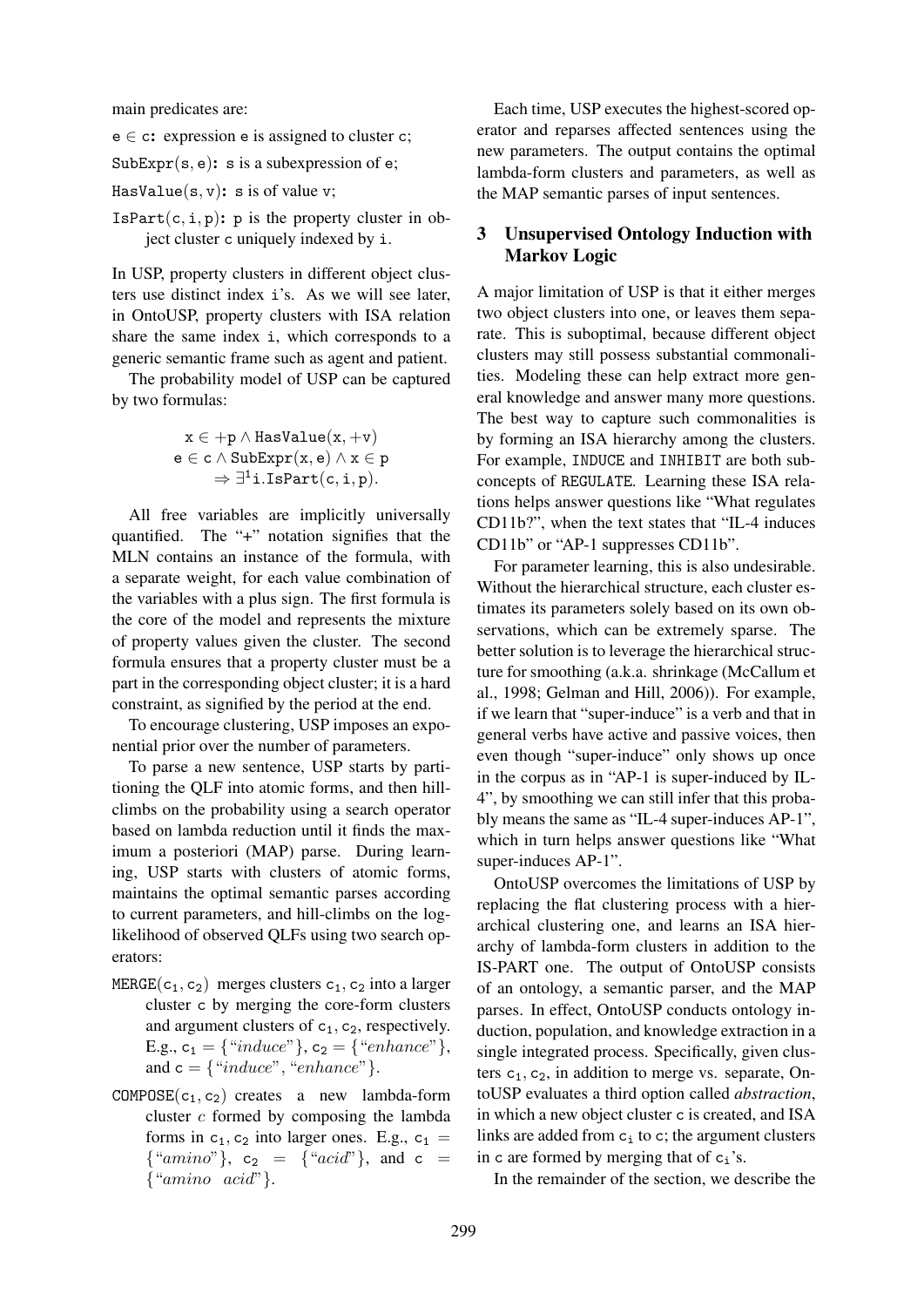details of OntoUSP. We start by presenting the OntoUSP MLN. We then describe our inference algorithm and how to parse a new sentence using OntoUSP. Finally, we describe the learning algorithm and how OntoUSP induces the ontology while learning the semantic parser.

### 3.1 The OntoUSP MLN

The OntoUSP MLN can be obtained by modifying the USP MLN with three simple changes. First, we introduce a new predicate  $\text{IsA}(c_1, c_2)$ , which is true if cluster  $c_1$  is a subconcept of  $c_2$ . For convenience, we stipulate that IsA is reflexive (i.e.,  $IsA(c, c)$  is true for any c). Second, we add two formulas to the MLN:

$$
IsA(c_1, c_2) \land IsA(c_2, c_3) \Rightarrow IsA(c_1, c_3).
$$
  
\n
$$
IsPart(c_1, i_1, p_1) \land IsPart(c_2, i_2, p_2)
$$
  
\n
$$
\land IsA(c_1, c_2) \Rightarrow (i_1 = i_2 \Leftrightarrow IsA(p_1, p_2)).
$$

The first formula simply enforces the transitivity of ISA relation. The second formula states that if the ISA relation holds for a pair of object clusters, it also holds between their corresponding property clusters. Both are hard constraints. Third, we introduce hierarchical smoothing into the model by replacing the USP mixture formula

$$
x\in +p\wedge HasValue(x, +v)
$$

with a new formula

$$
\text{ISA}(p_1, +p_2) \ \wedge \ x \in p_1 \ \wedge \text{HasValue}(x, +v)
$$

Intuitively, for each  $p_2$ , the weight corresponds to the delta in log-probability of v comparing to the prediction according to all ancestors of  $p_2$ . The effect of this change is that now the value v of a subexpression x is not solely determined by its property cluster  $p_1$ , but is also smoothed by statistics of all  $p_2$  that are super clusters of  $p_1$ .

Shrinkage takes place via interaction among the weights of the ISA mixture formula. In particular, if the weights for some property cluster p are all zero, it means that values in p are completely predicted by p's ancestors. In effect, p is backed off to its parent.

#### 3.2 Inference

Given the dependency tree  $T$  of a sentence, the conditional probability of a semantic parse L is given by  $Pr(L|T) \propto \exp(\sum_i w_i n_i(T, L)).$ The MAP semantic parse is simply

#### Algorithm 1 OntoUSP-Parse(*MLN,* T)

Initialize semantic parse L with individual atoms in the QLF of T

## repeat

for all subexpressions  $e$  in  $L$  do

Evaluate all semantic parses that are lambda-reducible from e

#### end for

 $L \leftarrow$  the new semantic parse with the highest gain in probability

until none of these improve the probability return L

 $\arg \max_L \sum$ Directly enumerating all L's is intractable. OntoUSP uses the same inference algorithm as USP by hill-climbing on the probability of  $L$ ; in each step, OntoUSP evaluates the alternative semantic parses that can be formed by lambda-reducing a current subexpression with one of its arguments. The only difference is that OntoUSP uses a different MLN and so the probabilities and resulting semantic parses may be different. Algorithm 1 gives pseudo-code for OntoUSP's inference algorithm.

#### 3.3 Learning

OntoUSP uses the same learning objective as USP, i.e., to find parameters  $\theta$  that maximizes the loglikelihood of observing the dependency trees T, summing out the unobserved semantic parses  $L$ :

$$
L_{\theta}(T) = \log P_{\theta}(L)
$$
  
=  $\log \sum_{L} P_{\theta}(T, L)$ 

However, the learning problem in OntoUSP is distinct in two important aspects. First, OntoUSP learns in addition an ISA hierarchy among the lambda-form clusters. Second and more importantly, OntoUSP leverages this hierarchy during learning to smooth the parameter estimation of individual clusters, as embodied by the new ISA mixture formula in the OntoUSP MLN.

OntoUSP faces several new challenges unseen in previous hierarchical-smoothing approaches. The ISA hierarchy in OntoUSP is not known in advance, but needs to be learned as well. Similarly, OntoUSP has no known examples of populated facts and rules in the ontology, but has to infer that in the same joint learning process. Finally, OntoUSP does not start from well-formed structured input like relational tuples, but rather directly from raw text. In sum, OntoUSP tackles a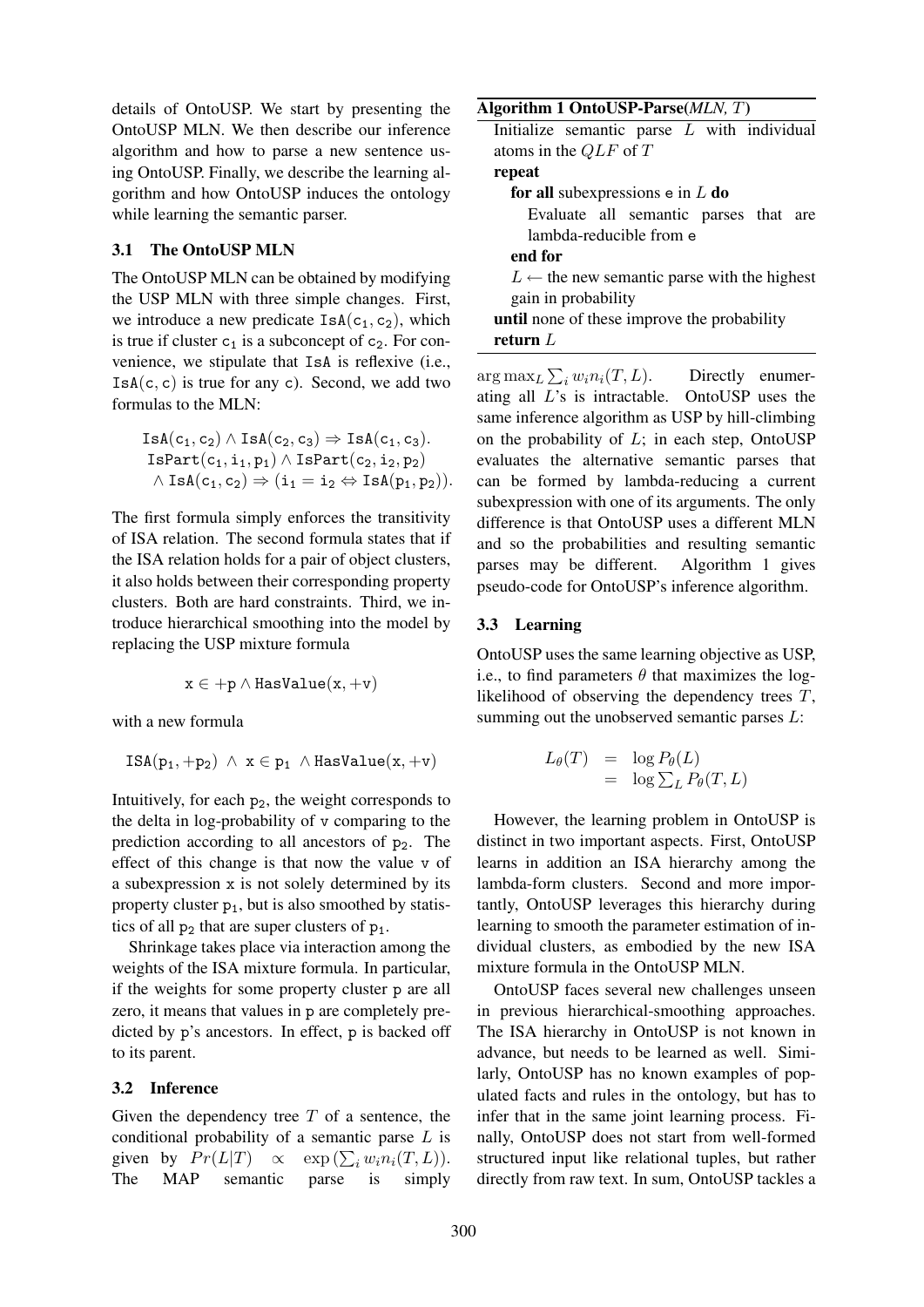## Algorithm 2 OntoUSP-Learn(*MLN, T's*)

| Initialize with a flat ontology, along with clus- |  |  |  |  |
|---------------------------------------------------|--|--|--|--|
| ters and semantic parses                          |  |  |  |  |
| Merge clusters with the same core form            |  |  |  |  |
| Agenda $\leftarrow \emptyset$                     |  |  |  |  |
| repeat                                            |  |  |  |  |
| for all candidate operations $O$ do               |  |  |  |  |
| Score $O$ by log-likelihood improvement           |  |  |  |  |
| <b>if</b> score is above a threshold <b>then</b>  |  |  |  |  |
| Add $O$ to agenda                                 |  |  |  |  |
| end if                                            |  |  |  |  |
| end for                                           |  |  |  |  |
| Execute the highest scoring operation $O^*$ in    |  |  |  |  |
| the agenda                                        |  |  |  |  |
| Regenerate MAP parses for affected trees and      |  |  |  |  |
| update agenda and candidate operations            |  |  |  |  |
| <b>until</b> agenda is empty                      |  |  |  |  |
| return the learned ontology and MLN, and the      |  |  |  |  |
| semantic parses                                   |  |  |  |  |

very hard problem with exceedingly little aid from user supervision.

To combat these challenges, OntoUSP adopts a novel form of hierarchical smoothing by integrating it with the search process for identifying the hierarchy. Algorithm 2 gives pseudocode for OntoUSP's learning algorithm. Like USP, OntoUSP approximates the sum over all semantic parses with the most probable parse, and searches for both  $\theta$  and the MAP semantic parses L that maximize  $P_{\theta}(T, L)$ . In addition to MERGE and COMPOSE, OntoUSP uses a new operator ABSTRACT( $c_1, c_2$ ), which does the following:

- 1. Create an *abstract* cluster c;
- 2. Create ISA links from  $c_1$ ,  $c_2$  to c;
- 3. Align property clusters of  $c_1$  and  $c_2$ ; for each aligned pair  $p_1$  and  $p_2$ , either merge them into a single property cluster, or create an *abstract* property cluster p in c and create ISA links from  $p_i$  to p, so as to maximize loglikelihood.

Intuitively, c corresponds to a more abstract concept that summarizes similar properties in  $c_i$ 's.

To add a child cluster  $c_2$  to an existing abstract cluster c<sub>1</sub>, OntoUSP also uses an operator ADDCHILD( $c_1, c_2$ ) that does the following:

- 1. Create an ISA link from  $c_2$  to  $c_1$ ;
- 2. For each property cluster of  $c_2$ , maximize the log-likelihood by doing one of the following:

merge it with a property cluster in an existing child of  $c_1$ ; create ISA link from it to an abstract property cluster in c; leave it unchanged.

For efficiency, in both operators, the best option is chosen greedily for each property cluster in  $c<sub>2</sub>$ , in descending order of cluster size.

Notice that once an abstract cluster is created, it could be merged with an existing cluster using MERGE. Thus with the new operators, OntoUSP is capable of inducing any ISA hierarchy among abstract and existing clusters. (Of course, the ISA hierarchy it actually induces depends on the data.)

Learning the shrinkage weights has been approached in a variety of ways; examples include EM and cross-validation (McCallum et al., 1998), hierarchical Bayesian methods (Gelman and Hill, 2006), and maximum entropy with  $L_1$  priors (Dudik et al., 2007). The past methods either only learn parameters with one or two levels (e.g., in hierarchical Bayes), or requires significant amount of computation (e.g., in EM and in  $L_1$ -regularized maxent), while also typically assuming a given hierarchy. In contrast, OntoUSP has to both induce the hierarchy and populate it, with potentially many levels in the induced hierarchy, starting from raw text with little user supervision.

Therefore, OntoUSP simplifies the weight learning problem by adopting standard mestimation for smoothing. Namely, the weights for cluster c are set by counting its observations plus  $m$  fractional samples from its parent distribution. When c has few observations, its unreliable statistics can be significantly augmented via the smoothing by its parent (and in turn to a gradually smaller degree by its ancestors).  $m$  is a hyperparameter that can be used to trade off bias towards statistics for parent vs oneself.

OntoUSP also needs to balance between two conflicting aspects during learning. On one hand, it should encourage creating abstract clusters to summarize intrinsic commonalities among the children. On the other hand, this needs to be heavily regularized to avoid mistaking noise for the signal. OntoUSP does this by a combination of priors and thresholding. To encourage the induction of higher-level nodes and inheritance, OntoUSP imposes an exponential prior β on the number of *parameter slots*. Each slot corresponds to a distinct property value. A child cluster inherits its parent's slots (and thus avoids the penalty on them). On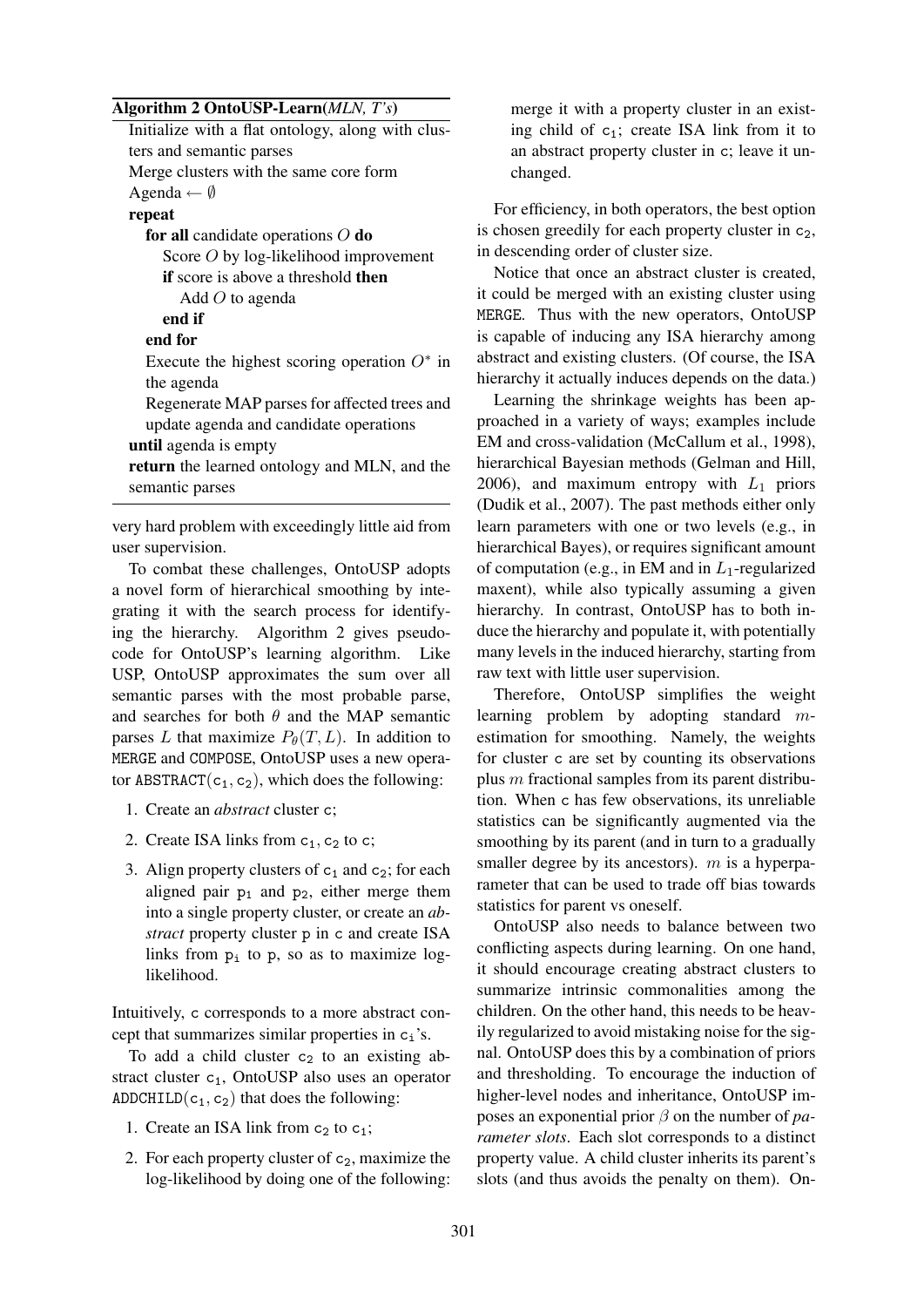toUSP also stipulates that, in an ABSTRACT operation, a new property cluster can be created either as a *concrete* cluster with full parameterization, or as an *abstract* cluster that merely serves for smoothing purposes. To discourage overproposing clusters and ISA links, OntoUSP imposes a large exponential prior  $\gamma$  on the number of concrete clusters created by ABSTRACT. For *abstract* cluster, it sets a cut-off  $t_p$  and only allows storing a probability value no less than  $t_p$ . Like USP, it also rejects MERGE and COMPOSE operations that improve loglikelihood by less than  $t<sub>o</sub>$ . These priors and cut-off values can be tuned to control the granularity of the induced ontology and clusters.

Concretely, given semantic parses L, OntoUSP computes the optimal parameters and evaluates the regularized log-likelihood as follows. Let  $w_{p_2,v}$  denote the weight of the ISA mixture formula ISA $(p_1, +p_2) \wedge x \in p_1 \wedge$  HasValue $(x, +v)$ . For convenience, for each pair of property cluster c and value v, OntoUSP instead computes and stores  $w'_{c,v} = \sum$  $ISA(c, a)$   $w_{a,v}$ , which sums over all weights for c and its ancestors. (Thus  $w_{c,v} = w'_{c,v} - w'_{p,v}$ , where p is the parent of c.) Like USP, OntoUSP imposes local normalization constraints that enable closed-form estimation of the optimal parameters and likelihood. Specifically, using *m*-estimation, the optimal  $w'_{c,v}$ is  $\log((m \cdot e^{w'_{\text{p},v}} + n_{\text{c},v})/(m+n_{\text{c}}))$ , where p is the parent of  $c$  and  $n$  is the count. The log-likelihood parent of c and *n* is the count. The log-intermoder<br>is  $\sum_{c,v} w'_{c,v} \cdot n_{c,v}$ , which is then augmented by the priors.

### 4 Experiments

### 4.1 Methodology

Evaluating unsupervised ontology induction is difficult, because there is no gold ontology for comparison. Moreover, our ultimate goal is to aid knowledge acquisition, rather than just inducing an ontology for its own sake. Therefore, we used the same methodology and dataset as the USP paper to evaluate OntoUSP on its capability in knowledge acquisition. Specifically, we applied OntoUSP to extract knowledge from the GE-NIA dataset (Kim et al., 2003) and answer questions, and we evaluated it on the number of extracted answers and accuracy. GENIA contains 1999 PubMed abstracts.<sup>6</sup> The question set contains 2000 questions which were created by sampling verbs and entities according to their frequencies in GENIA. Sample questions include "What regulates MIP-1alpha?", "What does anti-STAT 1 inhibit?". These simple question types were used to focus the evaluation on the knowledge extraction aspect, rather than engineering for handling special question types and/or reasoning.

### 4.2 Systems

OntoUSP is the first unsupervised approach that synergistically conducts ontology induction, population, and knowledge extraction. The system closest in aim and capability is USP. We thus compared OntoUSP with USP and all other systems evaluated in the USP paper (Poon and Domingos, 2009). Below is a brief description of the systems. (For more details, see Poon & Domingos (2009).) Keyword is a baseline system based on keyword matching. It directly matches the question substring containing the verb and the available argument with the input text, ignoring case and morphology. Given a match, two ways to derive the answer were considered: KW simply returns the rest of sentence on the other side of the verb, whereas KW-SYN is informed by syntax and extracts the answer from the subject or object of the verb, depending on the question (if the expected argument is absent, the sentence is ignored).

TextRunner (Banko et al., 2007) is the state-ofthe-art system for open-domain information extraction. It inputs text and outputs relational triples in the form  $(R, A_1, A_2)$ , where R is the relation string, and  $A_1$ ,  $A_2$  the argument strings. To answer questions, each triple-question pair is considered in turn by first matching their relation strings, and then the available argument strings. If both match, the remaining argument string in the triple is returned as an answer. Results were reported when exact match is used (TR-EXACT), or when the triple strings may contain the question ones as substrings (TR-SUB).

RESOLVER (Yates and Etzioni, 2009) inputs TextRunner triples and collectively resolves coreferent relation and argument strings. To answer questions, the only difference from TextRunner is that a question string can match any string in its cluster. As in TextRunner, results were reported for both exact match (RS-EXACT) and substring (RS-SUB).

DIRT (Lin and Pantel, 2001) resolves binary rela-

<sup>6</sup>http://www-tsujii.is.s.u-tokyo-

<sup>.</sup>ac.jp/GENIA/home/wiki.cgi.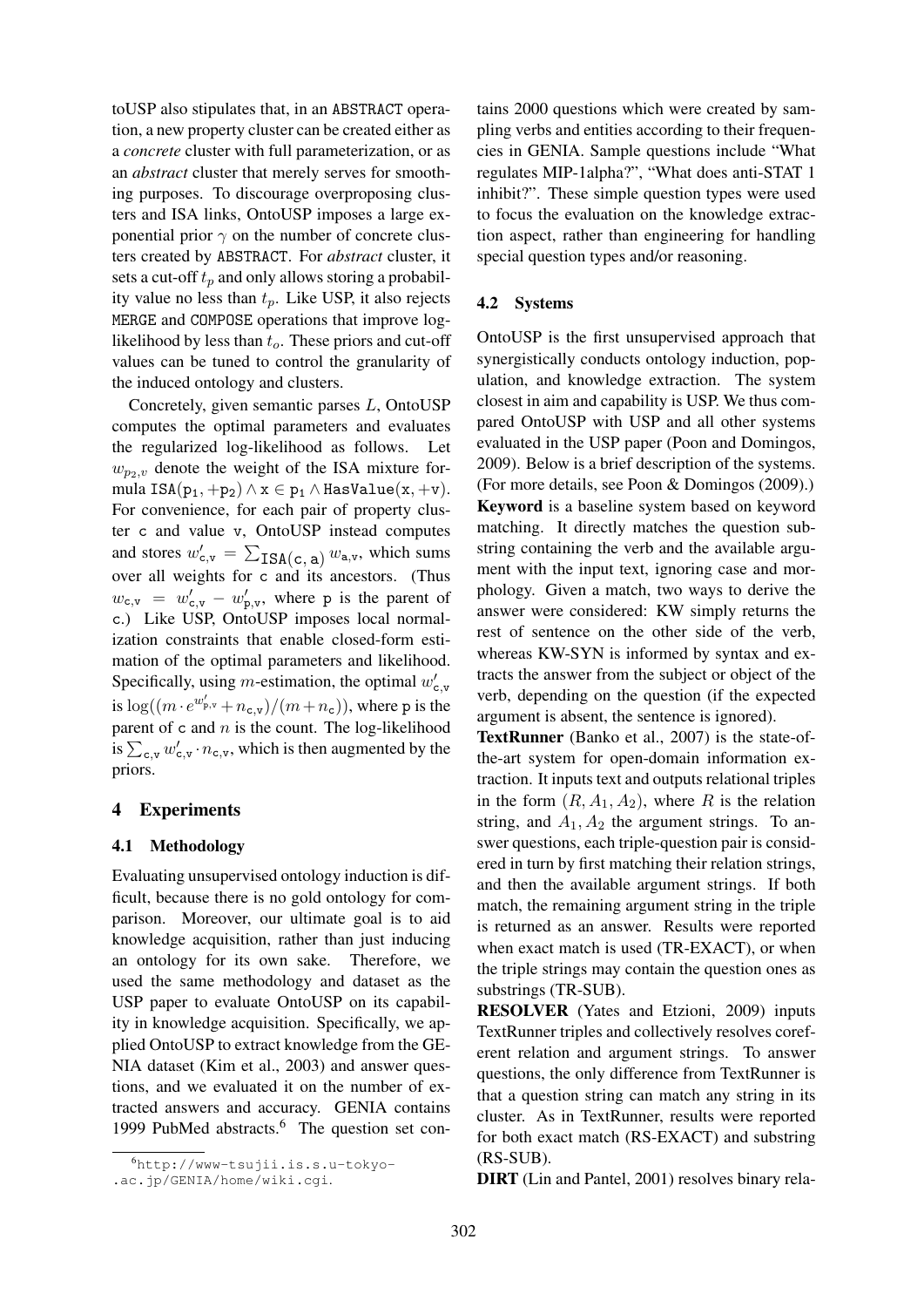Table 1: Comparison of question answering results on the GENIA dataset. Results for systems other than OntoUSP are from Poon & Domingos (2009).

|                 | # Total | # Correct | Accuracy |
|-----------------|---------|-----------|----------|
| KW              | 150     | 67        | 45%      |
| <b>KW-SYN</b>   | 87      | 67        | 77%      |
| TR-EXACT        | 29      | 23        | 79%      |
| <b>TR-SUB</b>   | 152     | 81        | 53%      |
| <b>RS-EXACT</b> | 53      | 24        | 45%      |
| <b>RS-SUB</b>   | 196     | 81        | 41%      |
| <b>DIRT</b>     | 159     | 94        | 59%      |
| <b>USP</b>      | 334     | 295       | 88%      |
| OntoUSP         | 480     | 435       | 91%      |

tions by inputting a dependency path that signifies the relation and returns a set of similar paths. To use DIRT in question answering, it was queried to obtain similar paths for the relation of the question, which were then used to match sentences.

USP (Poon and Domingos, 2009) parses the input text using the Stanford dependency parser (Klein and Manning, 2003; de Marneffe et al., 2006), learns an MLN for semantic parsing from the dependency trees, and outputs this MLN and the MAP semantic parses of the input sentences. These MAP parses formed the knowledge base (KB). To answer questions, USP first parses the questions (with the question slot replaced by a dummy word), and then matches the question parse to parses in the KB by testing subsumption. OntoUSP uses a similar procedure as USP for extracting knowledge and answering questions, except for two changes. First, USP's learning and parsing algorithms are replaced with OntoUSP-Learn and OntoUSP-Parse, respectively. Second, when OntoUSP matches a question to its KB, it not only considers the lambda-form cluster of the question relation, but also all its sub-clusters.<sup>7</sup>

# 4.3 Results

Table 1 shows the results comparing OntoUSP with other systems. While USP already greatly outperformed other systems in both precision and recall, OntoUSP further substantially improved on the recall of USP, without any loss in precision. In particular, OntoUSP extracted 140 more correct answers than USP, for a gain of 47% in absolute



Figure 3: A fragment of the induced ISA hierarchy, showing the core forms for each cluster (the cluster labels are added by the authors for illustration purpose).

recall. Compared to TextRunner (TR-SUB), OntoUSP gained on precision by 38 points and extracted more than five times of correct answers.

Manual inspection shows that the induced ISA hierarchy is the key for the recall gain. Like USP, OntoUSP discovered the following clusters (in core forms) that represent some of the core concepts in biomedical research:

{regulate, control, govern, modulate}

{induce, enhance, trigger, augment, upregulate}

{inhibit, block, suppress, prevent, abolish, abrogate, down-regulate}

However, USP formed these as separate clusters, whereas OntoUSP in addition induces ISA relations from the INDUCE and INHIBIT clusters to the REGULATE cluster (Figure 3). This allows OntoUSP to answer many more questions that are asked about general regulation events, even though the text states them with specific regulation directions like "induce" or "inhibit". Below is an example question-answer pair output by OntoUSP; neither USP nor any other system were able to extract the necessary knowledge.

Q: What does IL-2 control?

A: The DEX-mediated IkappaBalpha induction.

Sentence: Interestingly, the DEX-mediated IkappaBalpha induction was completely inhibited by IL-2, but not IL-4, in Th1 cells, while the reverse profile was seen in Th2 cells.

OntoUSP also discovered other interesting commonalities among the clusters. For example, both USP and OntoUSP formed a singleton cluster with core form "activate". Although this cluster may appear similar to the INDUCE cluster, the data in GENIA does not support merging the two. However, OntoUSP discovered that

 $7$ Additional details are available at

http : //alchemy.cs.washington.edu/papers/poon10.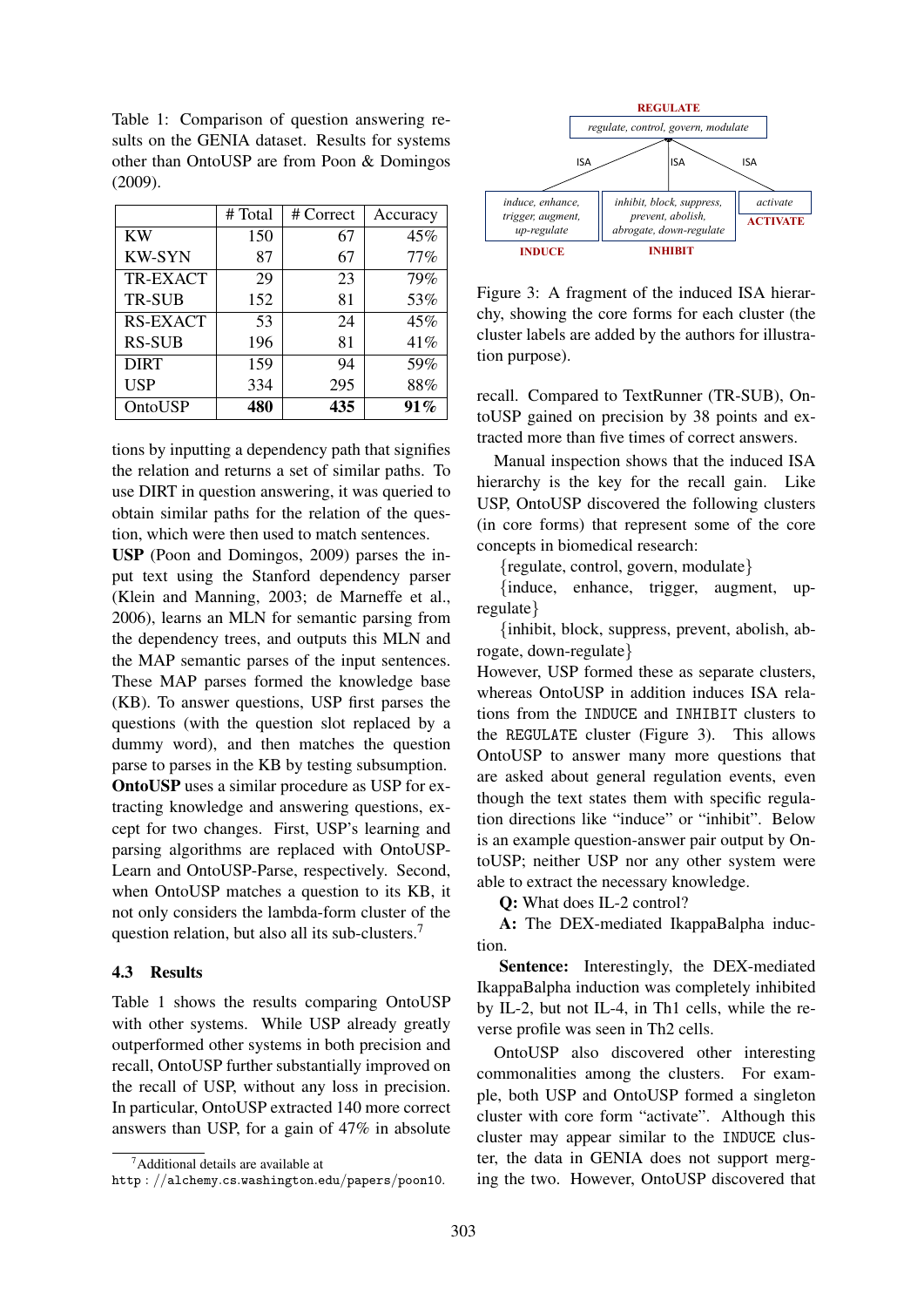the ACTIVATE cluster, while not completely resolvent with INDUCE, shared very similar distributions in their agent arguments. In fact, they are so similar that OntoUSP merges them into a single property cluster. It found that the patient arguments of INDUCE and INHIBIT are very similar and merged them. In turn, OntoUSP formed ISA links from these three object clusters to REGULATE, as well as among their property clusters. Intuitively, this makes sense. The positive- and negative-regulation events, as signified by INDUCE and INHIBIT, often target similar object entities or processes. However, their agents tend to differ since in one case they are inducers, and in the other they are inhibitors. On the other hand, ACTIVATE and INDUCE share similar agents since they both signify positive regulation. However, "activate" tends to be used more often when the patient argument is a concrete entity (e.g., cells, genes, proteins), whereas "induce" and others are also used with processes and events (e.g., expressions, inhibition, pathways).

USP was able to resolve common syntactic differences such as active vs. passive voice. However, it does so on the basis of individual verbs, and there is no generalization beyond their clusters. OntoUSP, on the other hand, formed a highlevel cluster with two abstract property clusters, corresponding to general agent argument and patient argument. The active-passive alternation is captured in these clusters, and is inherited by all descendant clusters, including many rare verbs like "super-induce" which only occur once in GE-NIA and for which there is no way that USP could have learned about their active-passive alternations. This illustrates the importance of discovering ISA relations and performing hierarchical smoothing.

### 4.4 Discussion

OntoUSP is a first step towards joint ontology induction and knowledge extraction. The experimental results demonstrate the promise in this direction. However, we also notice some limitations in the current system. While OntoUSP induced meaningful ISA relations among relation clusters like REGULATE, INDUCE, etc., it was less successful in inducing ISA relations among entity clusters such as specific genes and proteins. This is probably due to the fact that our model only considers local features such as the parent and arguments. A relation is often manifested as verbs and has several arguments, whereas an entity typically appears as an argument of others and has few arguments of its own. As a result, in average, there is less information available for entities than relations. Presumably, we can address this limitation by modeling longer-ranged dependencies such as grandparents, siblings, etc. This is straightforward to do in Markov logic.

OntoUSP also uses a rather elaborate scheme for regularization. We hypothesize that this can be much simplified and improved by adopting a principled framework such as Dudik et al. (2007).

# 5 Conclusion

This paper introduced OntoUSP, the first unsupervised end-to-end system for ontology induction and knowledge extraction from text. OntoUSP builds on the USP semantic parser by adding the capability to form hierarchical clusterings of logical expressions, linked by ISA relations, and using them for hierarchical smoothing. OntoUSP greatly outperformed USP and other state-of-theart systems in a biomedical knowledge acquisition task.

Directions for future work include: exploiting the ontological structure for principled handling of antonyms and (more generally) expressions with opposite meanings; developing and testing alternate methods for hierarchical modeling in OntoUSP; scaling up learning and inference to larger corpora; investigating the theoretical properties of OntoUSP's learning approach and generalizing it to other tasks; answering questions that require inference over multiple extractions; etc.

# 6 Acknowledgements

We give warm thanks to the anonymous reviewers for their comments. This research was partly funded by ARO grant W911NF-08-1-0242, AFRL contract FA8750-09-C-0181, DARPA contracts FA8750-05-2-0283, FA8750-07-D-0185, HR0011-06-C-0025, HR0011-07-C-0060 and NBCH-D030010, NSF grants IIS-0534881 and IIS-0803481, and ONR grant N00014-08-1-0670. The views and conclusions contained in this document are those of the authors and should not be interpreted as necessarily representing the official policies, either expressed or implied, of ARO, DARPA, NSF, ONR, or the United States Government.

# References

Hiyan Alshawi. 1990. Resolving quasi logical forms. *Computational Linguistics*, 16:133–144.

G. Bakir, T. Hofmann, B. B. Scholkopf, A. Smola, B. Taskar, ¨